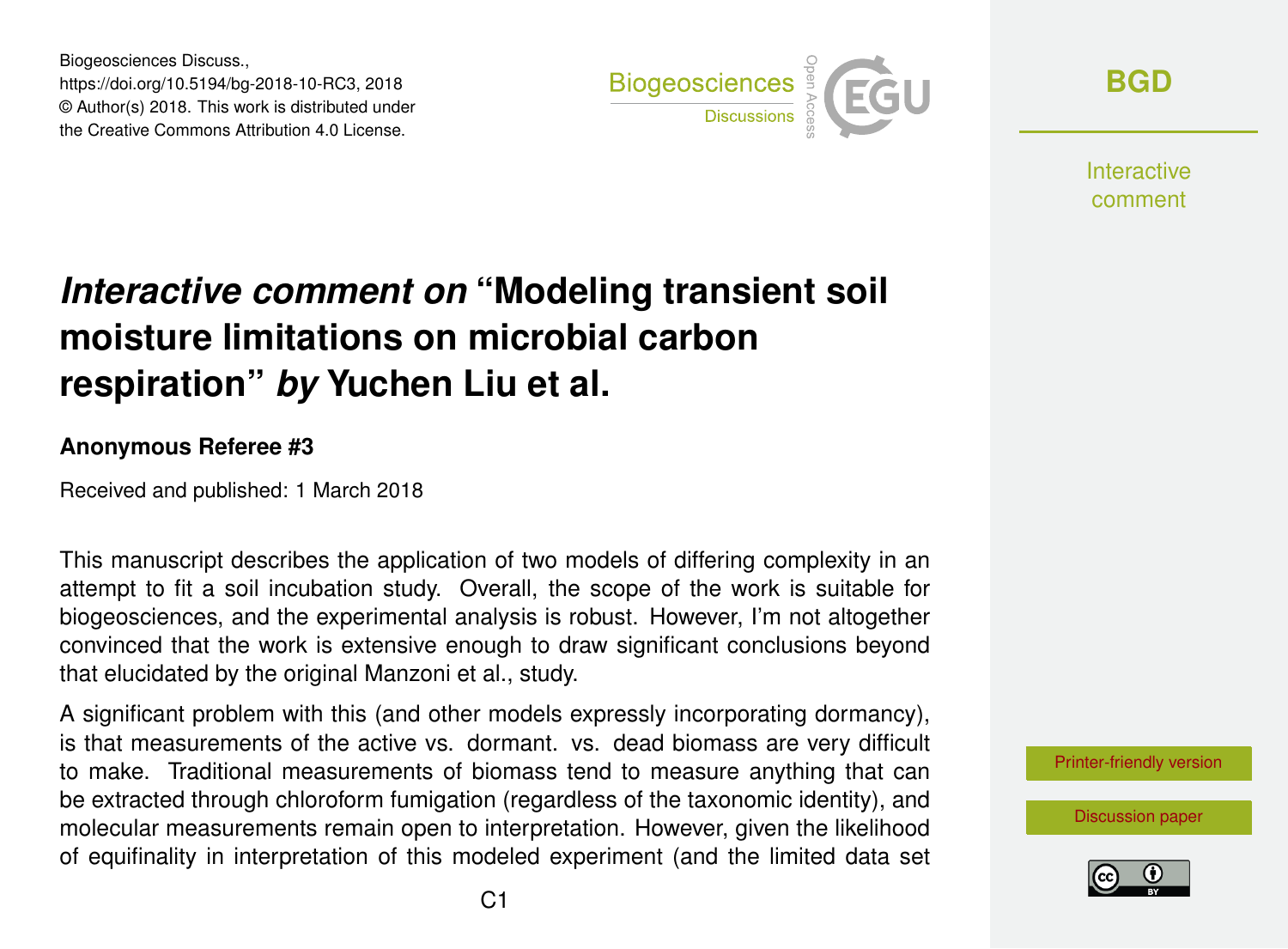presented here), it would seem critical to be able to understand whether the model fit improved because of dormancy within the experimental conditions. What about comparisons to other datasets that examine variably respiration in variably saturated soils?

Furthermore, I am find the manuscript quite difficult to follow. The unconventional layout is really quite confusing, and the discussion proceeds as an extended results section. The introduction is very good, but overall, I think a thorough reconsideration of the layout is in order.

Specific comments. Ln 112: This is quite an irrelevant description of microbial communities. It's an operational definition used for ease of characterization an generally derived for higher organisms. Yet microorganisms tend to be metabolically flexible, and realistically fall across a continuum from r- to k-strategist, with little accumulation at either end.

Ln 206: This is a pedantic point, but why write 'degrees celsius', as opposed to using symbols?

Ln 215: Why do the results appear here? Where is the model description?

Ln 262: These aren't really communities right? Just two 'organisms' with differing kinetic values for Michaelis-Mentoin terms and growth rates?

Ln 295: The comma after 'pathway' isn't required.

ln 297: Why use this value for CUE? It seems far lower than that measured for microorganisms in soil (which I think is about 0.3).

Ln 328: should this be expressly?

Ln 377: A lot of this seems like results. There's very little discussion going on here.

Ln 392-4: i'd recommend rewriting this sentence, very difficult to follow

Interactive comment

[Printer-friendly version](https://www.biogeosciences-discuss.net/bg-2018-10/bg-2018-10-RC3-print.pdf)

[Discussion paper](https://www.biogeosciences-discuss.net/bg-2018-10)